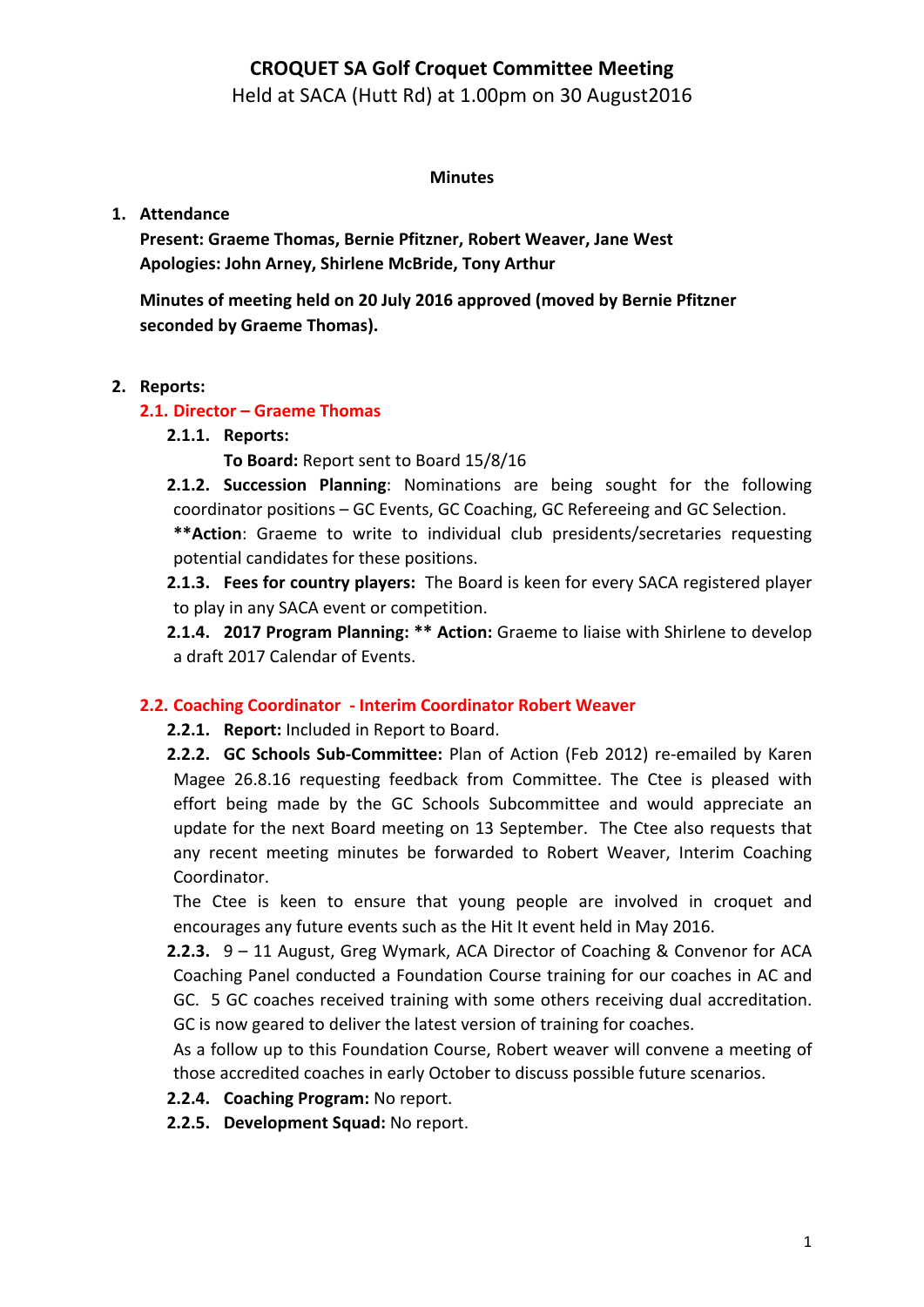## **CROQUET SA Golf Croquet Committee Meeting**

Held at SACA (Hutt Rd) at 1.00pm on 30 August2016

## **2.3. Events & Programming – Shirlene McBride**

**2.3.1. Report:** Included in Report to Board.

**2.3.2. Duration of Matches:** There have been no further issues for Saturday Pennants. This will continue to be monitored. Saturday Pennants 5.30 matches games scheduled for Aug/ Sep/ Oct. have been moved to Sunday 18 September.

**2.3.3. Fleurieu Pennants:** No report. Information sent to participating clubs regarding the Fleurieu Pennants starting 9 October 2016 and finishing 9 April 2017.

**2.3.4. Issue for discussion:** Proposal to be confirmed at next Board meeting: Pennant teams that forfeit a) should still pay their fees

b) their opponents should receive a refund.

To be advised.

## **2.3.5. Upcoming Events:**

- GC Sunday Singles 3 September
- ACA GC Gold Medal  $31/8 2/9$ , Mens and Ladies Singles 3-6/9 and Interstate Shield 7-11/9
- GC Spring Singles 9+ cancelled due to insufficient entries.

#### **Events Results**

**2.3.6. GC Doubles Combined 8+:** Congratulations to the winners, Helen Cook and Karen Magee and runners- up, Barry and Jenny Haydon.

## **2.4. Handicap Coordinator: Tony Arthur**

- **2.4.1. Report:** Included in Report to Board
- **2.4.2. Handicapping: World Ranking for Events**
- **\*\* Action:** Graeme to follow up with Steve Mullinar to be advised

## **2.4.3. Standing Item - New Handicapping System:**

- New Handicap system deferred until 3 April 2017. Clubs and Club Captains were advised of the deferral by email. Email sent by Tony 14/8 through Google groups advising members of the New Handicapping System. Captains were encouraged to check existing members' handicaps against the croquet listing prior to the new system being introduced.
- Discussion on format of Handicap Card. \*\* Action: Graeme is liaising with Rob McAdam, ACA Handicap Coordinator

# on this matter.

## **2.5. Refereeing Coordinator: Bernie Pfitzner**

**2.5.1. Report:** Included in Report to Board.

2.5.2. Referee Sub-Ctee: Met 27 August. Next meeting October 2016. GC Referee SubCtee will conduct a Rules Presentation Workshop at Glenunga in 13 September 2016.